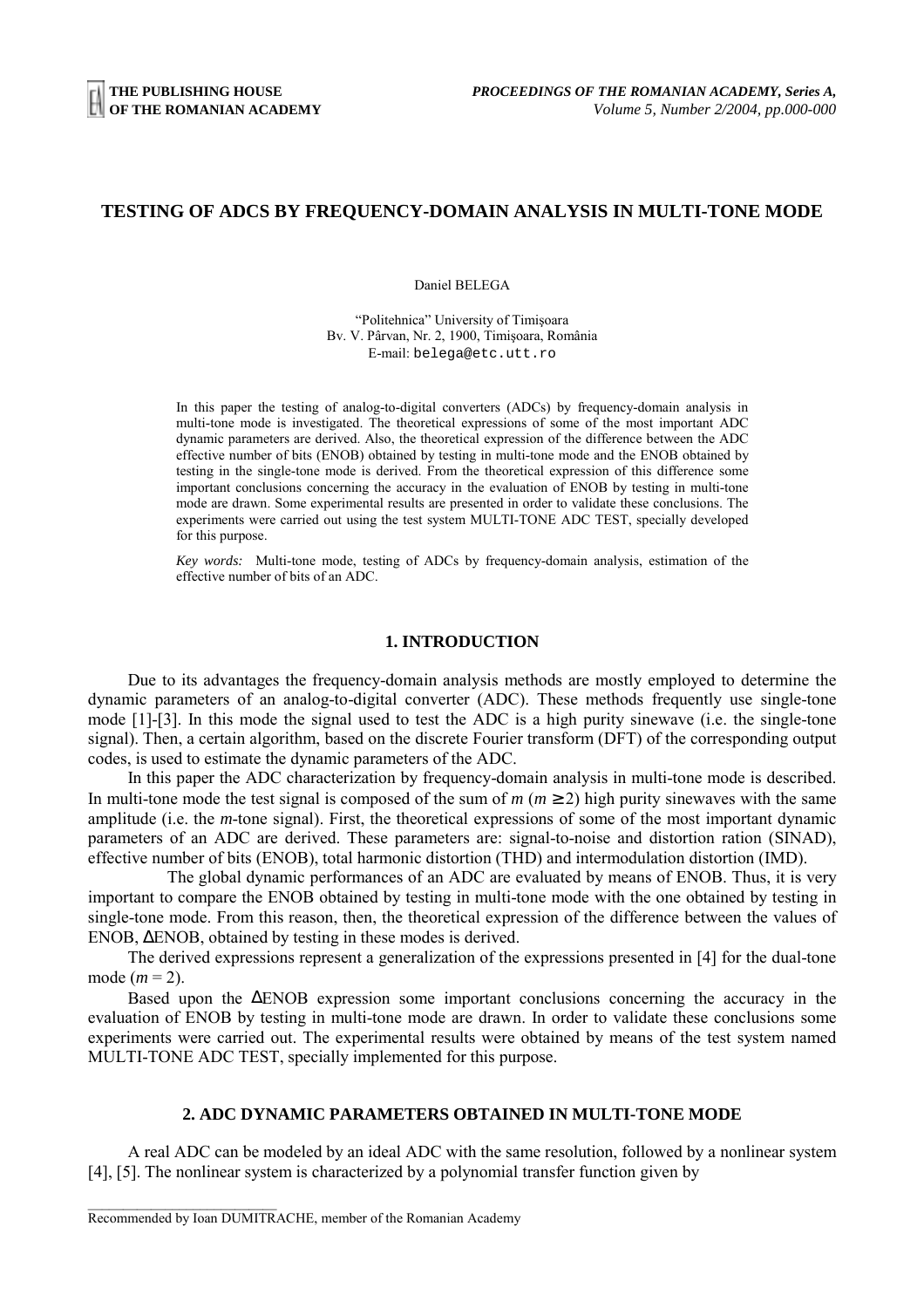$$
y(t) = ax(t) + bx^{2}(t) + cx^{3}(t) + ... \tag{1}
$$

in which  $x$  is the input term;

*y* is the output term;

 $a, b, c, \ldots$  are the linear, squared, third,... gain terms.

The order of the polynomial transfer function is 3 or 5 [4], [6]. In order to simplify the calculation a threeorder transfer function was considered.

The *m*-tone signal is composed by a sum of  $m (m \ge 2)$  high purity sinewaves with the amplitude A and frequency  $f_i$  ( $i = 1, 2, \ldots, m$ )

$$
x(t) = \sum_{i=1}^{m} A \sin(2\pi f_i t) \tag{2}
$$

For testing of all ADC codes *A* is equal with

$$
A = \frac{FSR}{2m} \tag{3}
$$

where FSR is the ADC full-scale range.

By substituting (2) in (1) the following harmonic and intermodulation components are obtained

• harmonic components

$$
H(2f_i) = \frac{bA^2}{2}, \qquad i = 1, 2, \dots m
$$
  

$$
H(3f_i) = \frac{cA^3}{4}, \qquad i = 1, 2, \dots m
$$
 (4)

where  $H(kf_i)$ ,  $i = 1, 2, ..., m$ ,  $k = 2, 3$  is the amplitude of the harmonic component at frequency  $kf_i$ ;

• intermodulation components

$$
IM(f_i \pm f_j) = bA^2, \qquad i, j = 1, 2, \dots m, i < j
$$
  
\n
$$
IM(f_i \pm 2f_j) = \frac{3cA^3}{4}, \qquad i, j = 1, 2, \dots m, i \neq j
$$
  
\n
$$
IM(f_i \pm f_j \pm f_k) = \frac{3cA^3}{2}, i, j, k = 1, 2, \dots m, i < j < k
$$
\n(5)

where: *IM*( $f_i \pm f_i$ ),  $i, j = 1, 2, ..., m, i < j$  is the amplitude of the intermodulation component at frequency  $f_i \pm f_j$ ;

*IM*( $f_i \pm 2f_i$ ), *i,*  $j = 1, 2, ..., m$ ,  $i \neq j$  is the amplitude of the intermodulation component at frequency  $f_i \pm 2f_j$ ;

*IM*( $f_i \pm f_j \pm f_k$ ), *i, j, k* = 1, 2, …, *m, i* < *j* < *k* is the amplitude of the intermodulation component at frequency  $f_i \pm f_j \pm f_k$ ;

The number of the components *IM*( $f_i \pm f_j$ ) is  $m(m-1)$ , of the components *IM*( $f_i \pm 2 f_j$ ) is  $2m(m-1)$  and of the components *IM*( $f_i \pm f_j \pm f_k$ ) is  $2m(m-1)(m-2)/3$ .

From (4) THD in multi-tone mode becomes

$$
THD_{mT}^{2} = \frac{\sum_{k} (H_{k}^{2})_{mT}}{S_{mT}^{2}} = \frac{\sum_{i=1}^{m} H^{2}(2f_{i}) + \sum_{i=1}^{m} H^{2}(3f_{i})}{S_{mT}^{2}} = \frac{m\frac{b^{2}A^{4}}{4} + m\frac{c^{2}A^{6}}{16}}{m\frac{A^{2}}{2}} = \frac{b^{2}A^{2}}{2} + \frac{c^{2}A^{4}}{8}
$$
(6)

in which  $S_{mT}$  is the effective value of the *m*-tone signal,  $S_{mT}^2 = mA^2/2$ .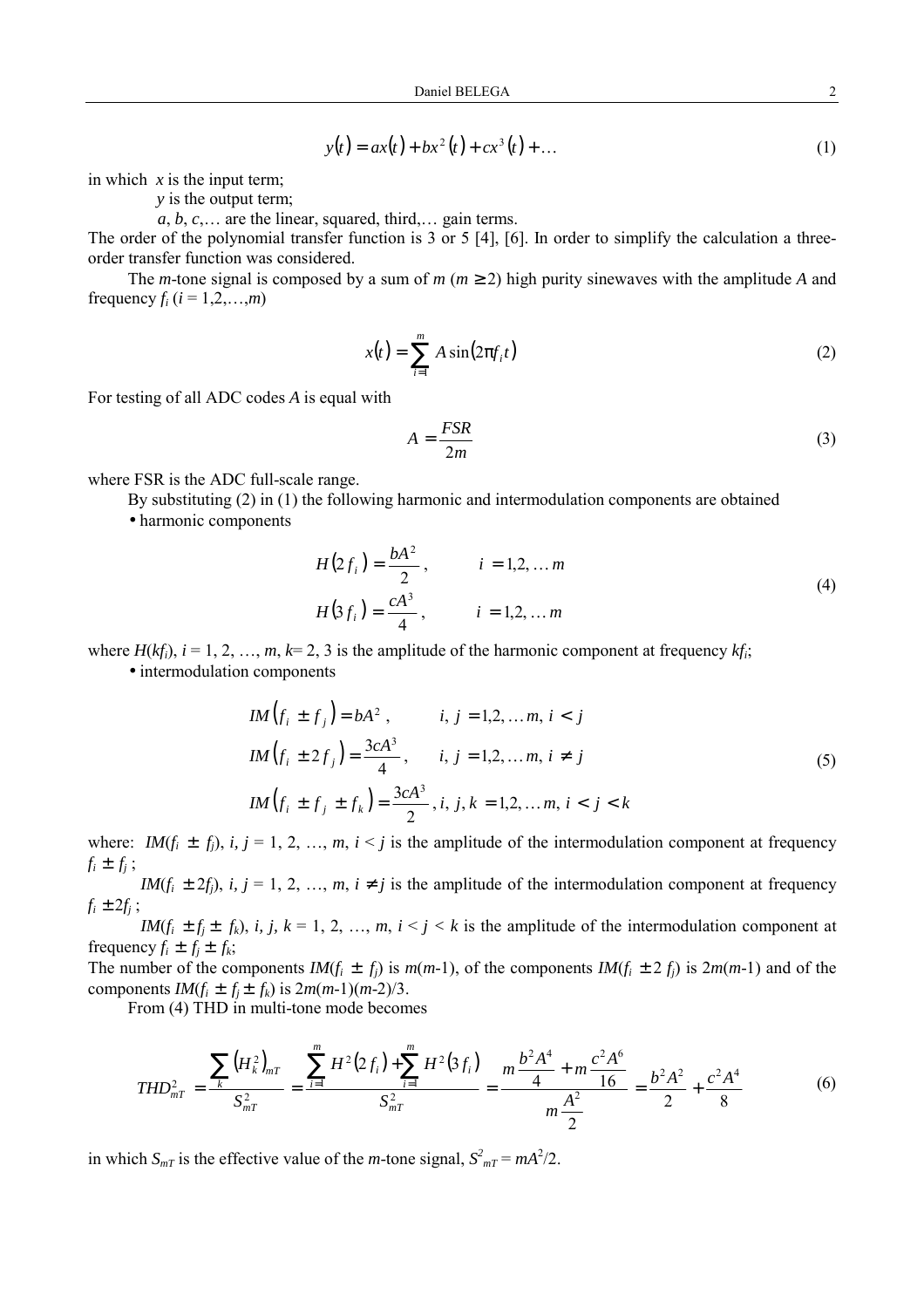Based on (5) IMD in multi-tone mode is given by

$$
IMD_{mT}^{2} = \frac{\sum_{i,j,k}^{N} \left( IM_{ijk}^{2} \right)_{mT}}{S_{mT}^{2}} = \frac{\sum_{i,j=1}^{m} IM^{2} \left( f_{i} \pm f_{j} \right) + \sum_{i,j=1}^{m} IM^{2} \left( f_{i} \pm 2f_{j} \right) + \sum_{i,j,k=1}^{m} IM^{2} \left( f_{i} \pm f_{j} \pm f_{k} \right)}{S_{mT}^{2}} = \frac{S_{mT}^{2}}{S_{mT}^{2}} = \frac{S_{mT}^{2}}{N}
$$
\n
$$
= \frac{m(m-1)bA^{2} + \frac{9}{8}m(m-1)c^{2}A^{6} + \frac{3}{2}m(m-1)(m-2)c^{2}A^{6}}{m\frac{A^{2}}{2}} = \frac{m\frac{A^{2}}{2}}{N}
$$
\n
$$
= \frac{2(m-1)b^{2}A^{2} + \frac{3}{2}(m-1)(4m-5)c^{2}A^{4}}{N}
$$
\n(7)

$$
2(m-1)b^{2}A^{2} + \frac{3}{4}(m-1)(4m-5)c^{2}A^{4}.
$$

From (6) and (7) we obtain

$$
IMDMT2 = 4(m-1)THDMT2 + \frac{(m-1)(12m-17)}{4}c2A4.
$$
 (8)

Because the second term of the expression (8) is positive it follows that

$$
IMD_{mT}^2 \ge 4(m-1)THD_{mT}^2, \tag{9}
$$

which shows that  $\text{IMD}^2_{\text{mT}}$  is much greater than THD<sup>2</sup><sub>mT</sub>.

The signal-to-noise ratio (SNR) of an ideal *n*-bit ADC tested by frequency-domain in multi-tone mode is

$$
SNR_{mT} = 10 \log \left( \frac{S_{mT}^2}{\sigma_q^2} \right) = 6.02n + 1.76 - 10 \log(m) \quad (dB)
$$
 (10)

where  $\sigma_q^2$  is the variance of the quantization noise;  $\sigma_q^2$  is given by  $q^2/12$  (where q is the quantization step,  $q = FSR/2^n$ ).

In the case of a real ADC besides the quantization noise other noise sources can be appear such as harmonic, intermodulation and spurious components, jitter of sampling clock, additive noise. Therefore, the ADC is characterized by another dynamic parameter named SINAD. In multi-tone mode SINAD is given by

$$
SINAD_{mT} = 10 \log \left( \frac{S_{mT}^2}{\sum_{i,j,k} \left( I M_{ijk}^2 \right)_{mT} + \sum_k \left( H_k^2 \right)_{mT} + \sigma_q^2 + \sigma_{ex}^2} \right) \quad (dB)
$$
 (11)

in which  $\sigma_{ex}^2$  is the variance of the excess noise (jitter, additive noise,...).

ENOB is calculated from (10) by replacing  $SNR_{mT}$  by  $SINAD_{mT}$ . Thus, it is obtained

$$
ENOB_{mT} = \frac{SINAD_{mT} (dB) - 1.76 + 10 \log(m)}{6.02}.
$$
 (12)

ENOB is the most important dynamic parameter of an ADC because it evaluates the global dynamic performances of the ADC. From this reason it is very important to know how the testing in multi-tone affects the evaluation of the ENOB by comparison with the one obtained by testing in single-tone mode. The difference  $\Delta$ ENOB between the ENOB<sub>mT</sub> and the ENOB obtained by testing in single-tone mode ENOB<sub>1T</sub> is given by

$$
\Delta ENOB = ENOB_{mT} - ENOB_{1T} = \frac{SINAD_{mT} (dB) - SINAD_{1T} (dB) + 10 \log(m)}{6.02}.
$$
\n(13)

 $SINAD<sub>1T</sub>$  is given by the following expression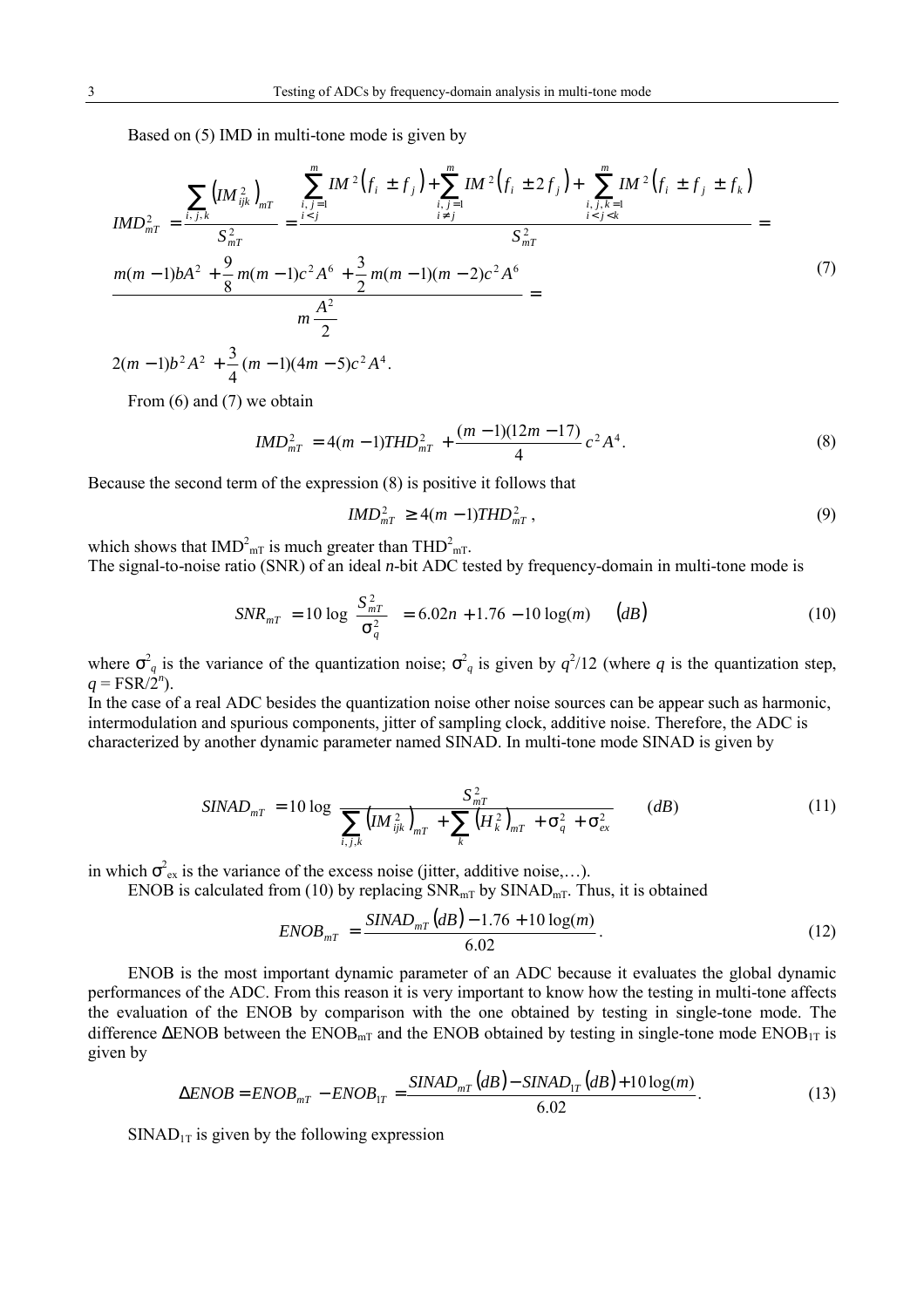$$
SINAD_{1T} = 10 \log \left( \frac{S_{1T}^2}{\sum_{k} \left( H_k^2 \right)_{1T} + \sigma_q^2 + \sigma_{ex}^2} \right) \quad (dB)
$$
 (14)

where:  $S_{1T}$  is the effective value of the single-tone signal;

 $(H_k)_{1T}$  is the *k* harmonic in single-tone mode.

To test all the ADC output codes the amplitude of the single-tone signal is equal with FSR/2. So, *S*1T is equal with

$$
S_{1T}^2 = \frac{m^2 A^2}{2} = m S_{mT}^2.
$$
 (15)

From (11), (14) and (15)  $\triangle$ ENOB becomes

$$
\Delta ENOB = \frac{10}{6.02} \log \left( \frac{\sum_{k} (H_k^2)_{1T} + \sigma_q^2 + \sigma_{ex}^2}{\sum_{i,j,k} (IM_{ijk}^2)_{mT} + \sum_{k} (H_k^2)_{mT} + \sigma_q^2 + \sigma_{ex}^2} \right)
$$
(16)

For an ideal ADC the harmonic and intermodulation components and, also, the noise in excess do not exist. Thus, we obtain

$$
\Delta ENOB = 0 \Rightarrow ENOB_{mT} = ENOB_{1T} \tag{17}
$$

For a real ADC the harmonic and intermodulation components are much greater than the rest of the noise. In this case ∆ENOB can be approximated by the expression

$$
\Delta ENOB \cong \frac{10}{6.02} \log \left( \frac{\sum_{k} (H_k^2)_{1T}}{\sum_{i,j,k} (IM_{ijk}^2)_{mT} + \sum_{k} (H_k^2)_{mT}} \right)
$$
(18)

Moreover, from (9) it follows that in multi-tone mode the intermodulation distortion is much greater than the harmonic distortion. Thus, (18) becomes

$$
\Delta ENOB \cong \frac{10}{6.02} \log \left( \frac{\sum_{k} (H_k^2)_{1T}}{\sum_{i,j,k} (IM_{ijk}^2)_{mT}} \right)
$$
 (19)

Also, (19) can be written as

$$
\Delta ENOB \cong \frac{10}{6.02} \log \left( \frac{mTHD_{1T}^2}{IMD_{mT}^2} \right) \tag{20}
$$

in which  $THD_{1T}$  is the total harmonic distortion in single-tone mode.

The single-tone signal is  $x(t) = mA\sin(2\pi ft)$ , where *f* is the frequency of the single-tone signal. By substituting this signal in (1) the following  $THD_{1T}$  is obtained

$$
THD_{1T}^2 = \frac{m^2}{2}b^2A^2 + \frac{m^4}{8}c^2A^4.
$$
 (21)

By replacing (8) and (21) in (20) and after some algebra we have

$$
\Delta ENOB \cong \frac{10}{6.02} \log \left( \frac{m^3}{4(m-1)} \right) + \frac{10}{6.02} \log \left( \frac{8b^2 + 2m^2c^2A^2}{8b^2 + 3(4m - 5)c^2A^2} \right)
$$
(22)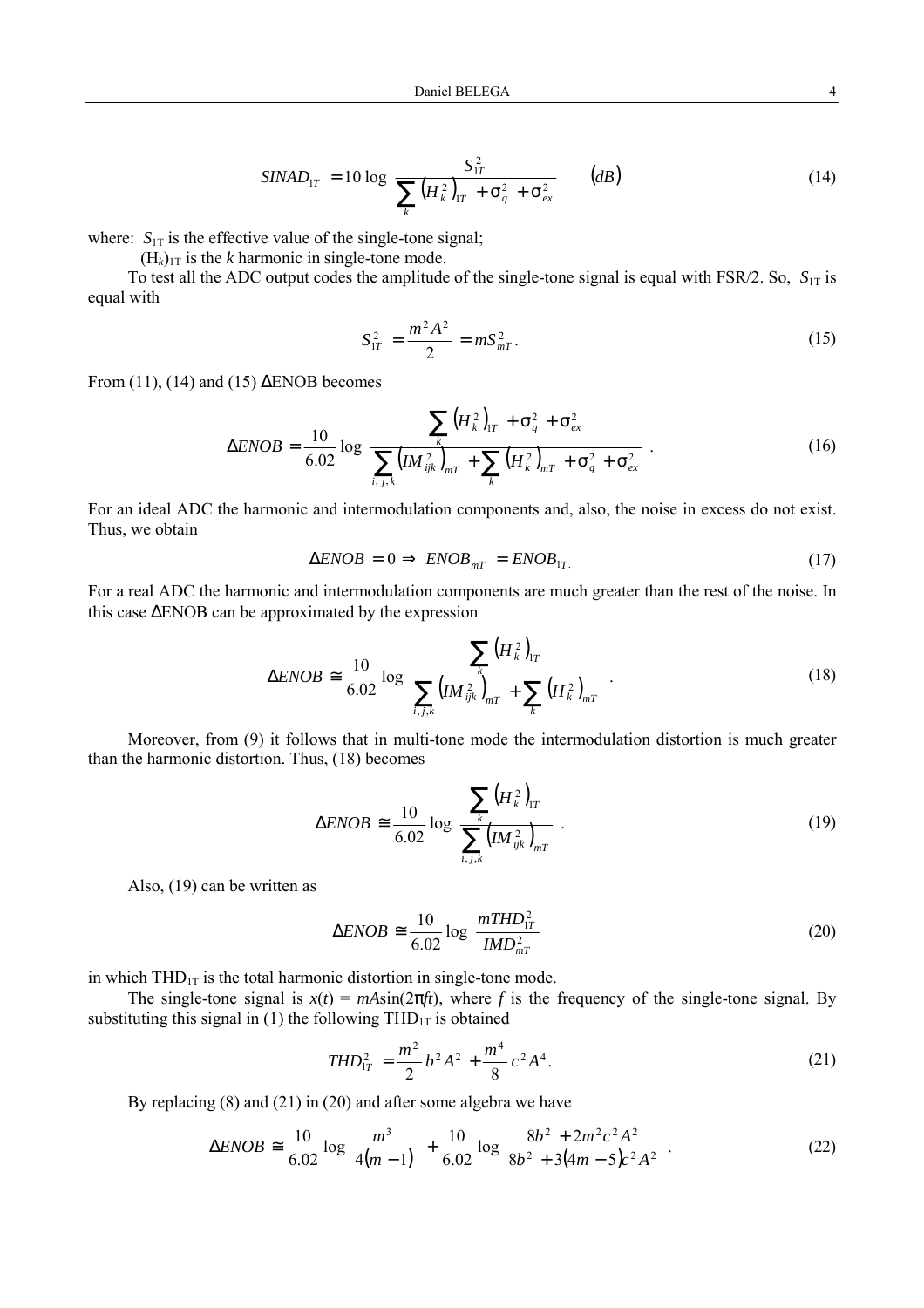If the second harmonic distortion is the most important, situation frequently encountered in practice, (22) becomes

$$
\Delta ENOB \cong \frac{10}{6.02} \log \left( \frac{m^3}{4(m-1)} \right) \tag{23}
$$

In dual-tone mode ( $m = 2$ ) from (23) it follows that the  $\triangle$ ENOB  $\cong$  0.5 bits, result which was obtained also in [4].

From (23) it follows that the accuracy in the evaluation of ENOB increases as the number of tones increases. Another important conclusion deduced from (23) is that it is possible to use sinewave generators with distortion performances inferior to those of the converter to estimate with high precision the ENOB. In this situation, known the distortion performances of the generators, based on (23), we can establish for a given ADC resolution the number of the generators to be used. For example, according to (23), by means of four sinewave generators with distortion performances that permit to test ADCs with resolution up to 9 bits it is possible to estimate with high accuracy the ENOB of the ADCs with resolution up to 10 bits. So, there is a 1-bit gain in resolution.

In next section some experimental results were carried out in order to validate the conclusions that were drawn above.

# **3. EXPERIMENTAL RESULTS**

The experimental results were obtained by means of the test system named MULTI-TONE ADC TEST. This test system has the following key features:

- The acquisition system is based on TMS320C5x DSK board [7].
- Maximum record length of 4096 samples.
- Maximum sampling frequency of 20 MHz.
- Control of the signal generators via the IEEE-488 bus.
- The software is easy to use; it interacts with the user through mouse driven graphic interfaces.

• Designed for testing the ADCs when the sampling frequency is noncoherent with the sinewave input frequency [1] because this is the most encountered situation in practical applications of ADCs. However, MULTI-TONE ADC TEST permits, also, the testing of ADCs when these frequencies are coherent.

• Four modes were employed for testing:

- single-tone mode;
- dual-tone mode;
- three-tone mode;
- four-tone mode.

• For each mode two graphical pages are available, which provide a large amount of information concerning the sinewaves parameters and the ADC dynamic performances.

• Saving in ASCII format data files of the parameters that characterize the sinewaves and of the ADC dynamic parameters.

• Possibility to process also data files obtained by simulation or by means of other acquisition systems.

The sinewave parameters (amplitude, frequency and phase) were determined by means of the interpolated fast Fourier transform (IFFT) [8]. The δ values corresponding to the sinewave frequencies were, also, estimated by IFFT [8].

The ADC dynamic parameters estimated by MULTI-TONE ADC TEST were SINAD and ENOB. These parameters were estimated by the algorithm proposed in [3].

The block diagram of the MULTI -TONE ADC TEST is presented in Figure 1.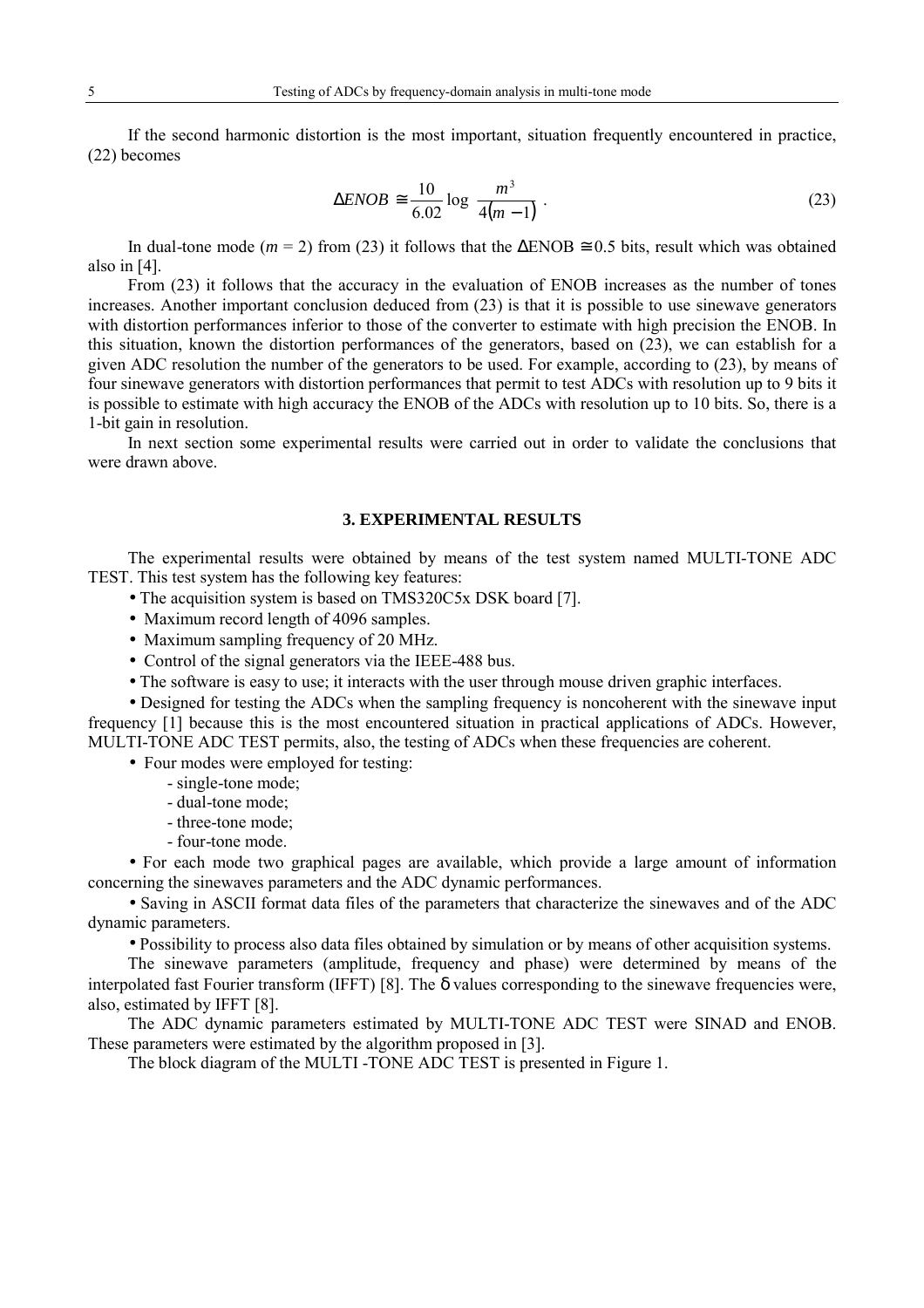

Fig. 1 - Block diagram of the MULTI –TONE ADC TEST.

The TMS320C5x DSK is a low-cost, simple, stand-alone application board equipped with a 16-bit fixed-point digital signal processor (DSP) TMS320C50 DSP. DSK contains an analog interface circuit (AIC) - TLC32040, which provides the necessary conversion between the analogue and digital domain. For this purpose TLC32040 incorporates a band-pass antialiasing input filter, a 14-bit ADC, a serial port by which the AIC communicates with the TMS320C50 DSP, a 14-bit digital-to-analog converter (DAC) and a lowpass output reconstruction filter. The DSK is connected to a PC via a RS232 interface.

The data acquisition programs were written in C and in assembly language of the TMS320C5x DSK [9]. The data processing and the interactive graphical pages were realized by means of the MATLAB 4.2.

Two ADCs were tested: TLC0820 [10] and the ADC of the TLC32040. TLC0820 is a high-speed 8-bit unipolar half-flash converter, realized in LinCMOS technology, with a minimum access and conversion time of 1.18 µs in the most rapid write-read mode. The sinewave generators employed for testing the ADCs were the programmable function generator Hameg - HM8130 [11]. The total harmonic distortion of the HM8130 in the frequency domain used is smaller than 0.5% (i.e. smaller than –46 dBc). A sinewave with this total harmonic distortion permits to test ADCs with a maximum resolution of 7 bits.

TLC0820 was tested at three frequency sets:

a)  $f_1 = 5.1$  kHz,  $f_2 = 7.3$  kHz,  $f_3 = 9.9$  kHz,  $f_4 = 12.7$  kHz;

b)  $f_1 = 16.1$  kHz,  $f_2 = 18.8$  kHz,  $f_3 = 21.9$  kHz,  $f_4 = 25.2$  kHz;

a)  $f_1 = 35.1 \text{ kHz}, f_2 = 38.6 \text{ kHz}, f_3 = 42.3 \text{ kHz}, f_4 = 45.7 \text{ kHz}.$ 

Because the coherent sampling relationships are not met [1] to eliminate the spectral leakage errors the 3-term minimum energy error was used [12].

Figures 2-5 show the results obtained after the testing with these frequencies sets.

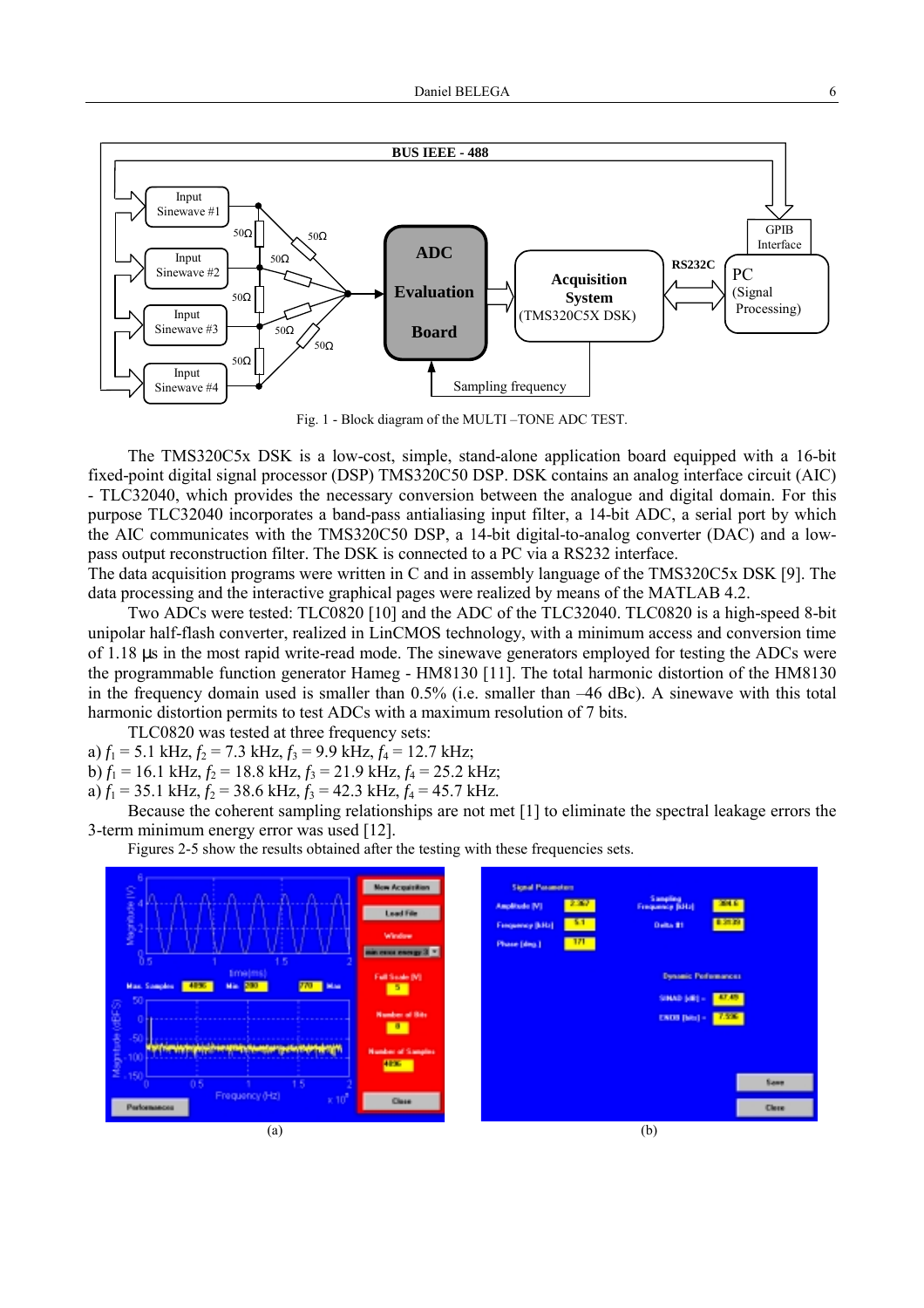

Fig. 2 - The results obtained after the testing of TLC0820 with the first frequency set in: (a)-(b) single-tone mode; (c)-(d) dual-tone mode; (e)-(f) three-tone mode; (g)-(h) four-tone mode.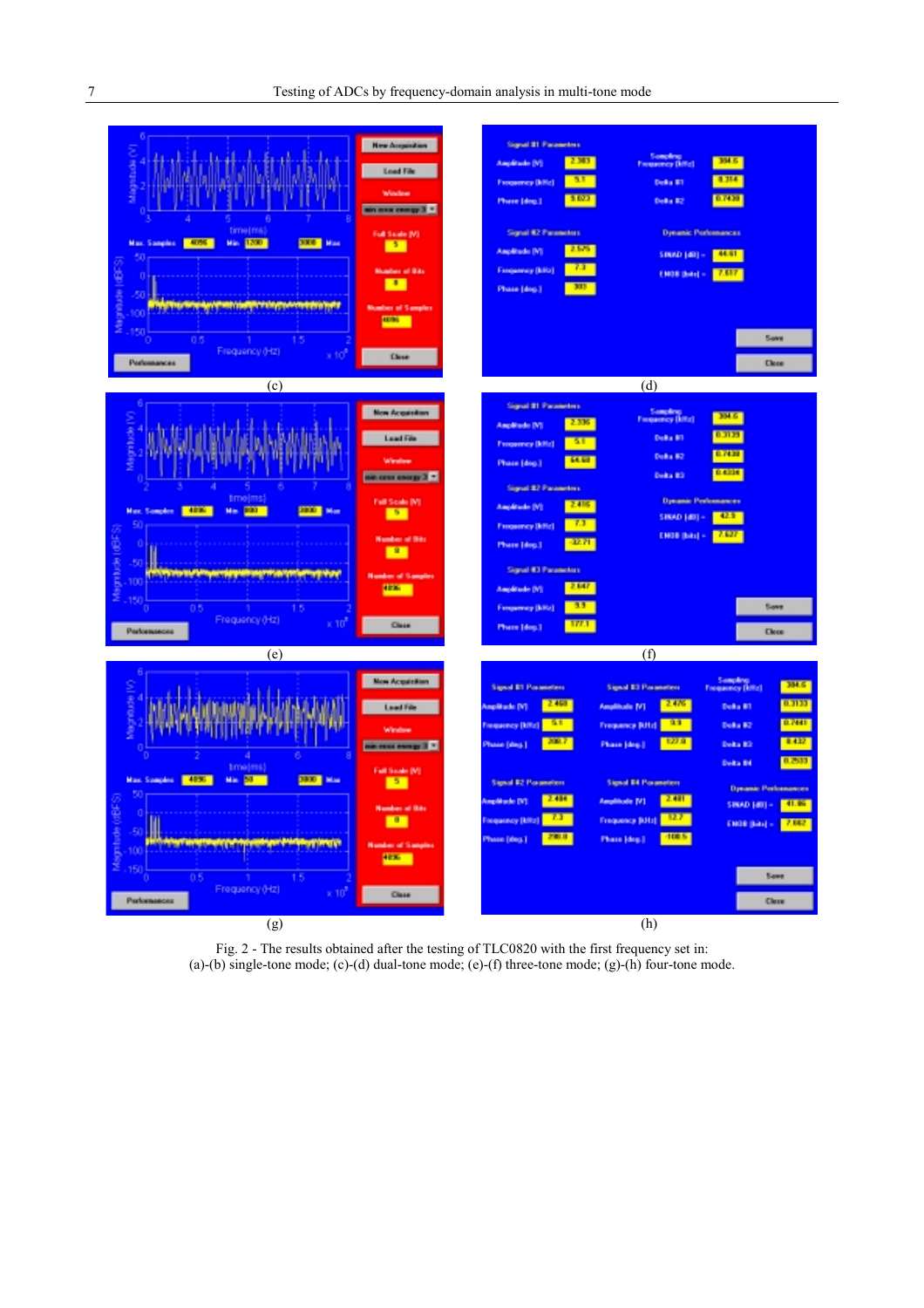

Fig. 3 - The results obtained after the testing of TLC0820 with the second frequency set in: (a)-(b) single-tone mode; (c)-(d) dual-tone mode; (e)-(f) three-tone mode; (g)-(h) four-tone mode.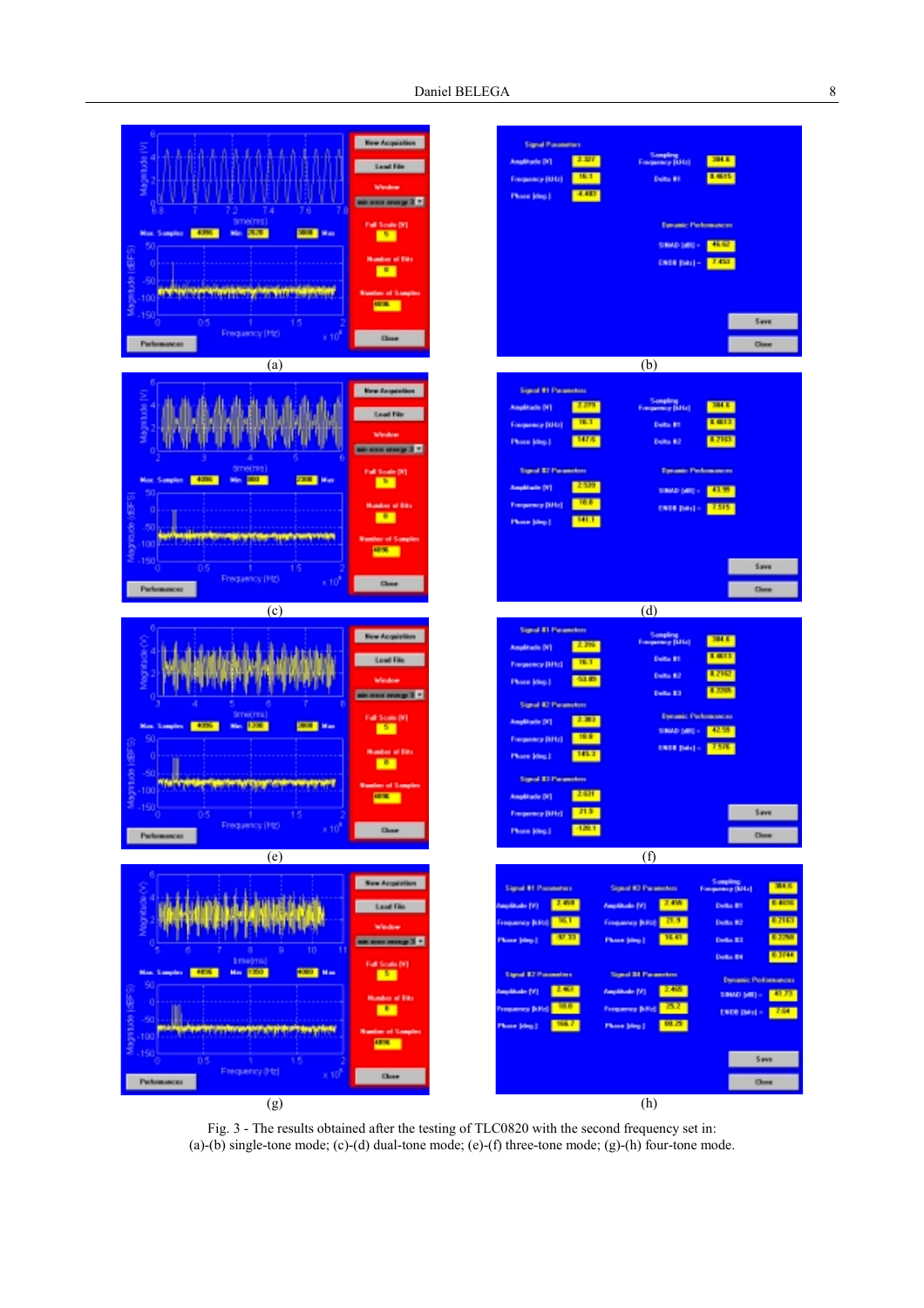

Fig. 4 - The results obtained after the testing of TLC0820 with the third frequency set in: (a)-(b) single-tone mode; (c)-(d) dual-tone mode; (e)-(f) three-tone mode; (g)-(h) four-tone mode.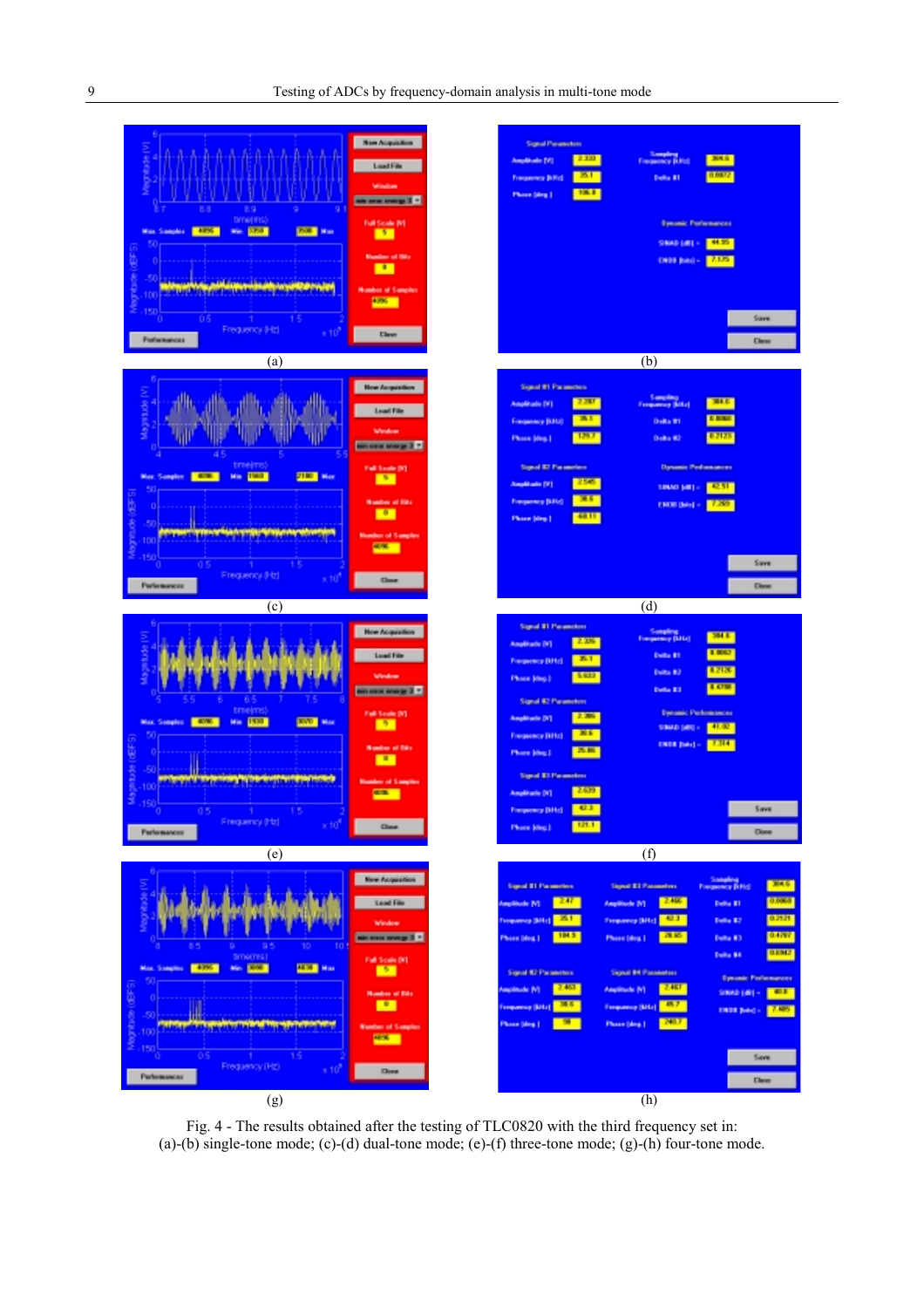If the first frequency set is employed, the ENOB estimates obtained in the tested modes were practically the same. This behavior is achieved because the distortion performances of the sinewaves at the considered frequencies were much higher than those of the converter. In this situation it is sufficient to use a single-tone signal for the estimation with high precision of the ENOB.

From the results obtained after the testing with the second and the third frequency sets it is obvious that the accuracy in the estimation of ENOB increases when the number of tones increases.

When the second frequency set is used the ENOB estimates obtained in the three and four tone modes are practically the same. Moreover, these ENOB estimates are practically equal with those obtained after testing with the first frequency set. From these results it follows that it is sufficient to test the converter with three-tone signal to obtain high accuracy ENOB estimates. In the analyzed situation the distortion performances of the sinewaves are poorer, but very close to those of the converter.

In the case of testing with the third frequency set the ENOB estimates in the three and four tone modes are not close. From this reason we conclude that is necessary to use a test signal with more than four tones to estimate with high accuracy the ENOB. If the accuracy of the ENOB estimates is the same with that obtained after testing with the first frequency set it is sufficient to use a five-tone signal for estimation with high accuracy the ENOB.

In Figure 5 the results obtained after testing of the TLC32040's ADC are presented. Because the coherent sampling relationships are not met, to eliminate the leakage errors the 4-term minimum error energy window was employed [12].

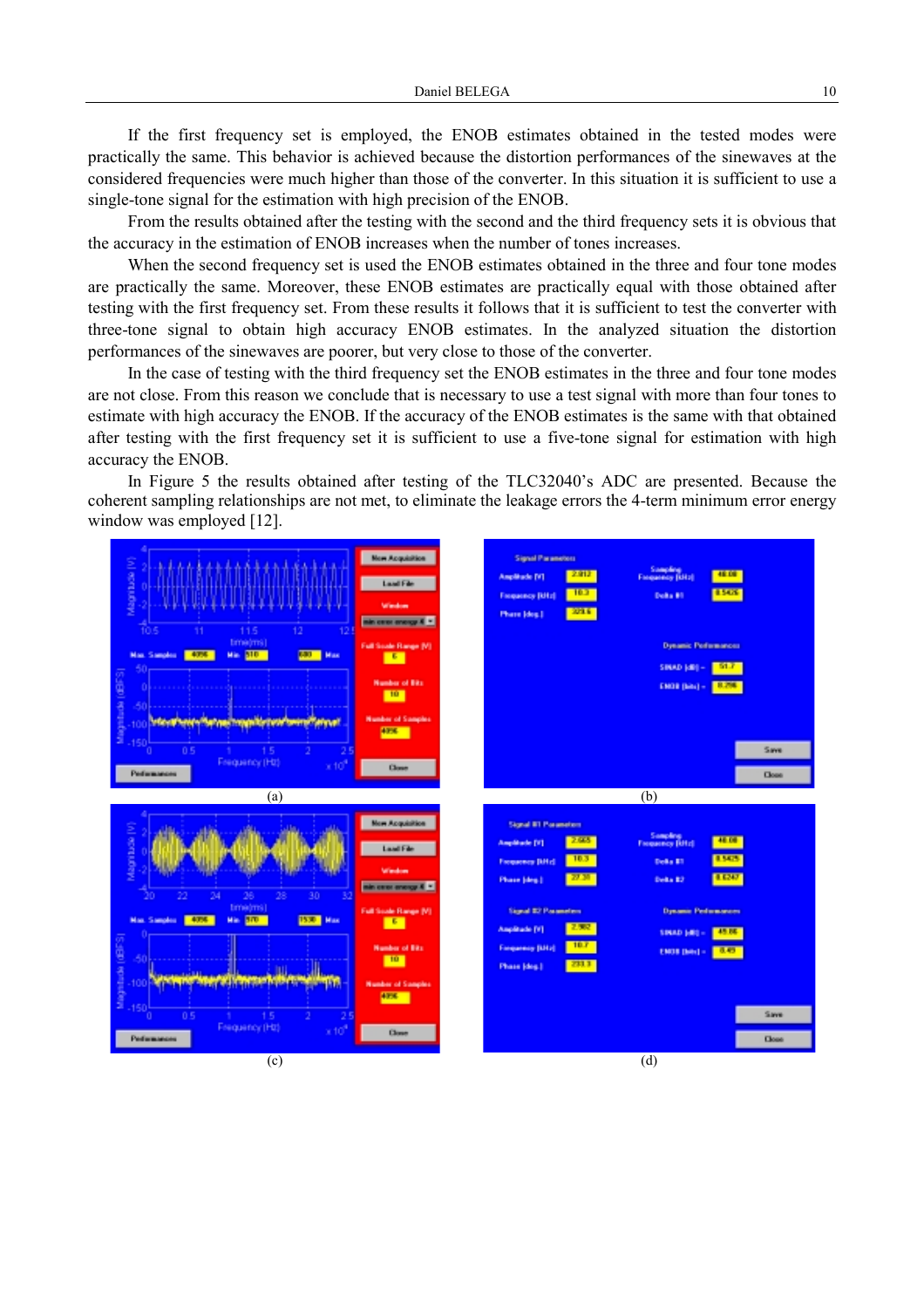

Fig. 5 - The results obtained after the testing of the TLC32040's ADC in:  $(a)$ - $(b)$  single-tone mode;  $(c)$ - $(d)$  dual-tone mode;  $(e)$ - $(f)$  three-tone mode;  $(g)$ - $(h)$  four-tone mode.

Figure 5 shown that the precision in the estimation of the ENOB increases as the number of tones increases. However, the ENOB estimates are not accurate because the distortion performances of the generators are much lower than those of the converter. For estimating ENOB with high accuracy a test signal with a high number of tones is necessary. This leads to a prohibitive number of sinewave generators. This drawback can be overcome by using sinewave generators with better distortion performances.

### **4. CONCLUSION**

Testing of ADCs by frequency-domain analysis in multi-tone mode has been investigated. The theoretical expressions of the THD, IMD, SINAD and ENOB dynamic parameters were derived. Also, the performance concerning the evaluation of ENOB obtained by testing in multi-tone mode was compared this the one obtained by testing in single-tone mode. For this purpose, the theoretical expression of the difference between the values of ENOB, ∆ENOB, obtained by testing in these modes was derived. From the ∆ENOB expression it follows that the accuracy in the evaluation of ENOB increases as the number of modes used in the test signal increases. Another important conclusion, based upon the ∆ENOB expression, is that the ENOB can be estimated with high accuracy even when using sinewave generators with distortion performances poorer than the ones of the converter under test. The experimental results confirm these conclusions.

Future work will focus on the implementation of accurate *m*-tone signal by numerical methods. This overcomes the necessity to use sinewave generators, and so, lowers significantly the cost of the test system.